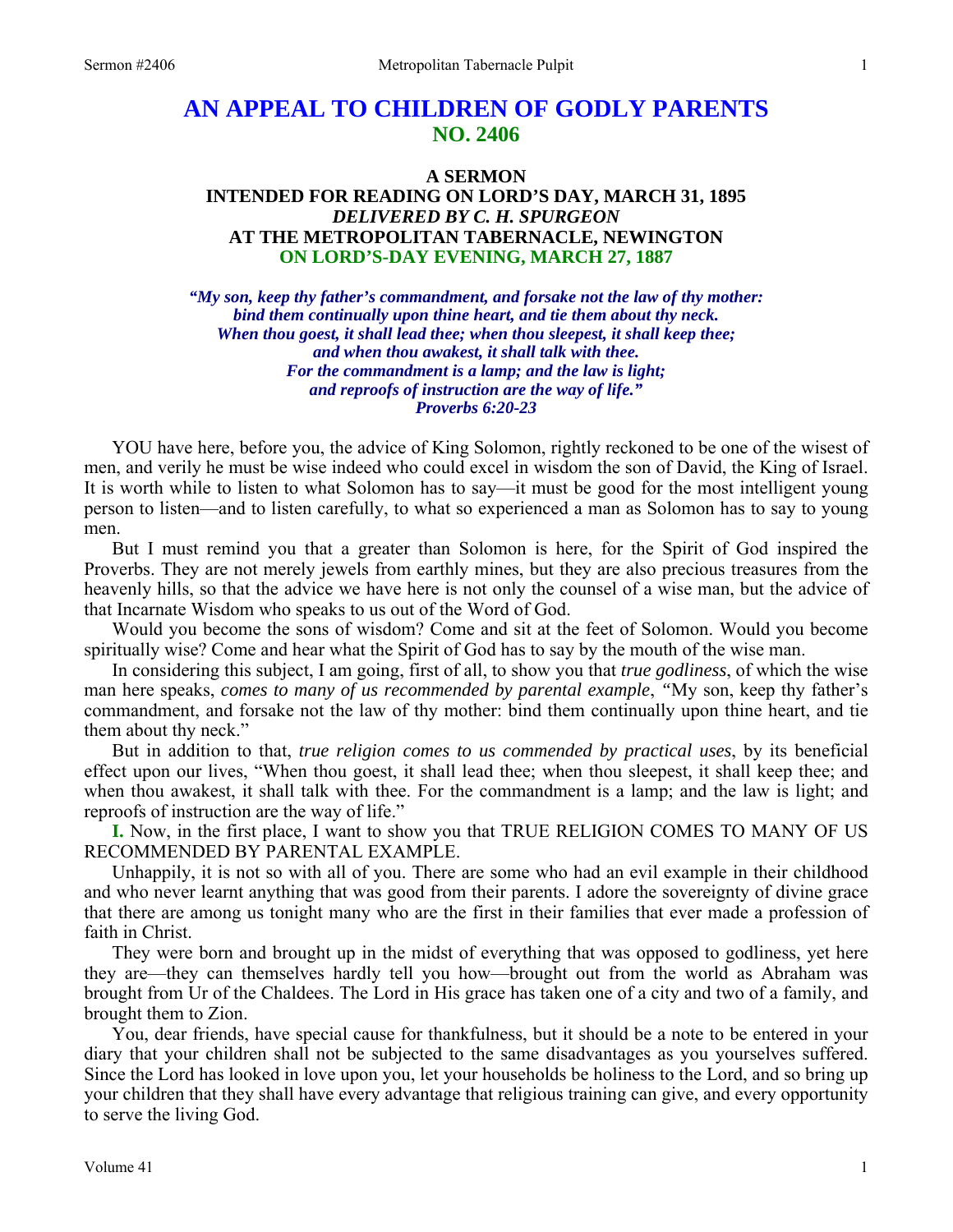But there are many among us, I believe the larger proportion of those gathered here, who have had the immense privilege of godly training. Now, to my mind, it seems that *a father's experience is the best evidence* that a young man can have of the truth of anything. My father would not say that which was false anywhere to anyone, but I am sure that he would not say it to his son. And if, after serving God for fifty years, he has found religion to be a failure, even if he had not the courage to communicate it to the whole world, I feel persuaded that he would have whispered in my ear, "My son, I have misled you. I was mistaken and I have found it out."

But when I saw the old man, the other day, he had no such information to convey to me. Our conversation was concerning the faithfulness of God and he delights to tell of the faithfulness of God to him and to his father, my dear grandfather, who has now gone up above. How often have they told me that, in a long lifetime of testing and proving the promises, they have found them all true and they could say, in the language of the hymn—

> *"'Tis religion that can give Sweetest pleasures while we live; 'Tis religion must supply Solid comfort when we die."*

As for myself, if I had found out that I was mistaken, I should not have been so foolish as to rejoice that my sons should follow the same way of life, and should addict themselves with all their might to preaching the same truths that I delight to proclaim. Dear son, if you have a godly father, believe that the religion upon which he has fixed his faith is true. He tells you that it is so—he is, at any rate, a sincere and honest witness to you, I beseech you, therefore, forsake not your father's God.

Then I think that one of the most tender bonds that can ever bind man or woman is the affection of a mother. Many would, perhaps, break away from the law of the father—but the love of the mother—who among us can break away from that? So, next, *a mother's affection is the best of arguments*. You remember how she prayed for you. Among your earliest recollections is that of her taking you between her knees and teaching you to say,

#### *"Gentle Jesus, meek and mild, Look upon a little child."*

Perhaps you have tried to disbelieve, but your mother's firm faith prevents it. I have heard of one who said that he could easily have been an infidel if it had not been for his mother's life and his mother's death. Yes, these are hard arguments to get over and I trust that you will not get over them.

You remember well her quiet patience in the house when there was much that might have ruffled her. You remember her gentleness with you when you were going a little wild. You hardly know, perhaps, how you cut her to the heart, how her nights were sleepless because her boy did not love his mother's God.

I do charge you, by the love you bear her, if you have received any impressions that are good, cherish them, and cast them not aside. Or if you have received no such impressions, yet at least let the sincerity of your mother, for whom it was impossible to have been untrue—let the deep affection of your mother, who could not, and would not, betray you into a lie—persuade you that there is truth in this religion which now, perhaps, some of your companions are trying to teach you to deride. "My son, keep thy father's commandment, and forsake not the law of thy mother."

I think that to any young man, or any young woman either, who has had a godly father and mother, the best way of life that they can mark out for themselves is to *follow the road in which their father's and mother's principles would conduct them*. Of course, we make great advances on the old folks, do we not?

The young men are wonderfully bright and intelligent, and the old people are a good deal behind them. Yes, yes—that is the way we talk before our beards have grown. Possibly, when we have more sense, we shall not be quite so conceited of it. At any rate, I, who am not very old, but who dare not any longer call myself young, venture to say that, for myself, I desire nothing so much as to continue the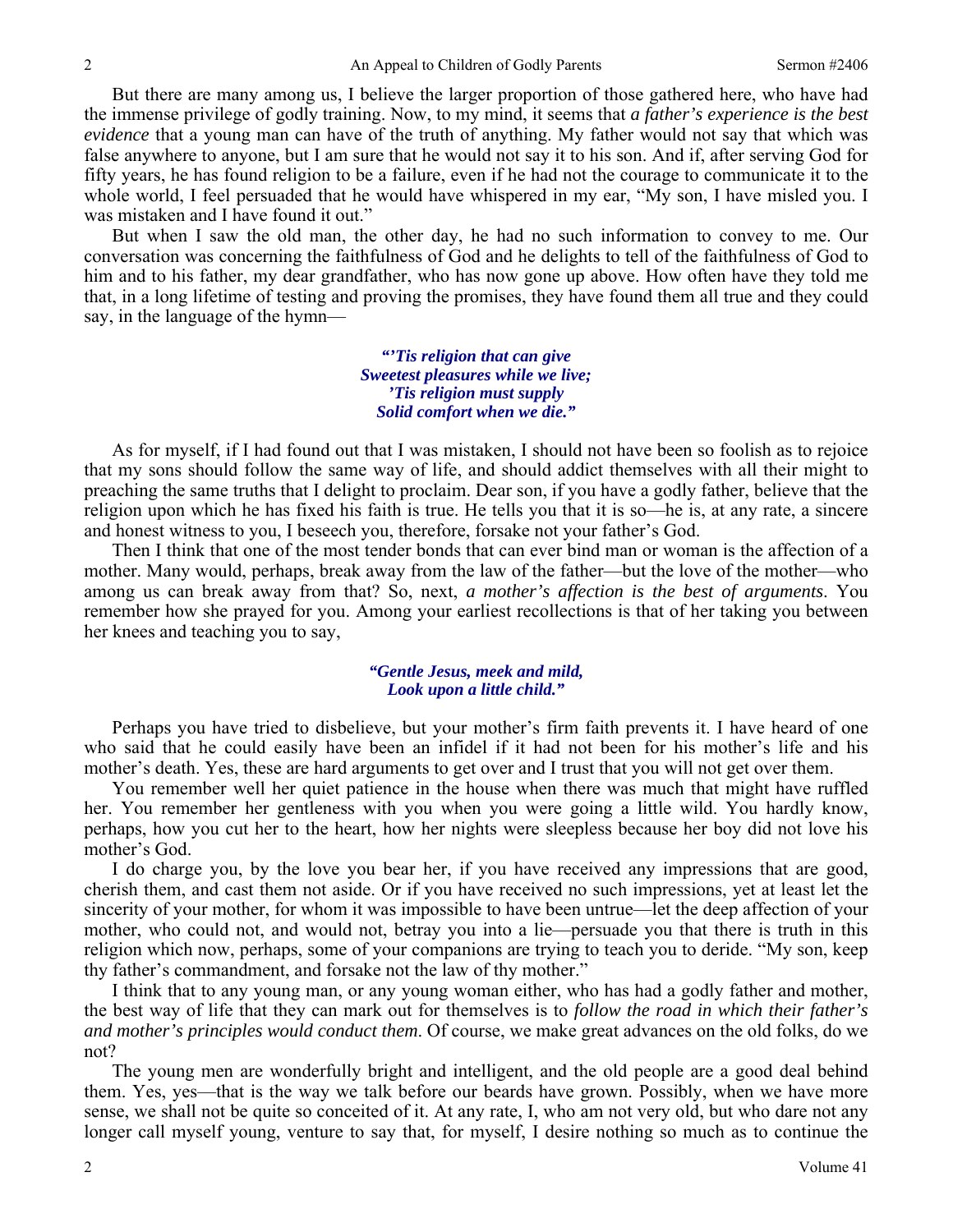traditions of my household. I wish to find no course but that which shall run parallel with that of those who have gone before me.

And I think, dear friends, that you who have seen the holy and happy lives of Christian ancestors will be wise to pause a good deal before you begin to make a deviation, either to the right or to the left, from the course of those godly ones. I do not believe that he begins life in a way which God is likely to bless, and which he himself will, in the long run, judge to be wise, who begins with the notion that he shall upset everything—that all that belonged to his godly family shall be cast to the winds.

I do not seek to have heirlooms of gold or silver, but though I die a thousand deaths, I can never give up my father's God, my grandsire's God, and *his* father's God, and *his* father's God. I must hold this to be the chief possession that I have, and I pray young men and women to think the same. Do not stain the glorious traditions of noble lives that have been handed down to you. Do not disgrace your father's shield, bespatter not the escutcheons of your honored predecessors by any sins and transgressions on your part. God help you to feel that the best way of leading a noble life will be to do as they did who trained you in God's fear!

Solomon tells us to do two things with the teachings which we have learned of our parents. First he says, "Bind them continually upon thine heart," *for they are worthy of loving adherence*. Show that you love these things by binding them upon thine heart. The heart is the vital point—let godliness lie there love the things of God.

If we could take young men and women and make them professedly religious without their truly loving godliness, that would be simply to make them hypocrites, which is not what we desire. We do not want you to say that you believe what you do not believe, or that you rejoice in what you do not rejoice in.

But our prayer—and oh, that it might be your prayer, too!—is that you may be helped to bind these things about your heart. They are worth living for, they are worth dying for, they are worth more than all the world besides—the immortal principles of the divine life which comes from the death of Christ. "Bind them continually upon thine heart."

And then Solomon, because he would not have us keep these things secret as if we were ashamed of them, adds, "and tie them about thy neck," *for they are worthy of boldest display*. Did you ever see my Lord Mayor wearing his chain of office? He is not at all ashamed to wear it. And the sheriffs with their badges—I have a lively recollection of the enormous size to which those ornaments attain—and they take care to wear them, too.

Now then, you who have any love to God, tie your religion about your neck. Do not be ashamed of it, put it on as an ornament, wear it as the mayor does his chain. When thou goest into company, never be ashamed to say that you are a Christian, and if there is any company where you cannot go as a Christian, well, do not go there at all.

Say to yourself "I will not be where I could not introduce my Master. I will not go where He could not go with me." You will find that resolve to be a great help to you in the choice of where you will go and where you will not go—therefore bind it upon your heart, tie it about your neck. God help you to do this and so to follow those godly ones who have gone before you!

I hope that I am not weak in wishing that some here may be touched by affection to their parents. I have had very sorrowful sights, sometimes, in the course of my ministry. A dear father, an honest, upright, godly man, is perhaps present, but he will not mind my saying what lines of grief I saw upon his face when he came to say to me, "Oh, sir, my boy is in prison!"

I am sure that if his boy could have seen his father's face as I saw it, it would have been worse than prison to him. I have known young men who have come to this Tabernacle with their parents—nice boys, too, they were—and they have gone into employment in the city, where they have been tempted to steal, and they have yielded to the tempter and have lost their character. Sometimes, the deficiency has been met and they have been rescued from a criminal's career, but alas, sometimes they have fallen into the hands of a wicked woman and then woe betide them!

Occasionally, it has seemed to be sheer wantonness and wickedness that has made them act unrighteously. I wish I could fetch those young men—I do not suppose that they are here tonight—and let them see not merely the misery they will bring upon themselves, but show them their mother at home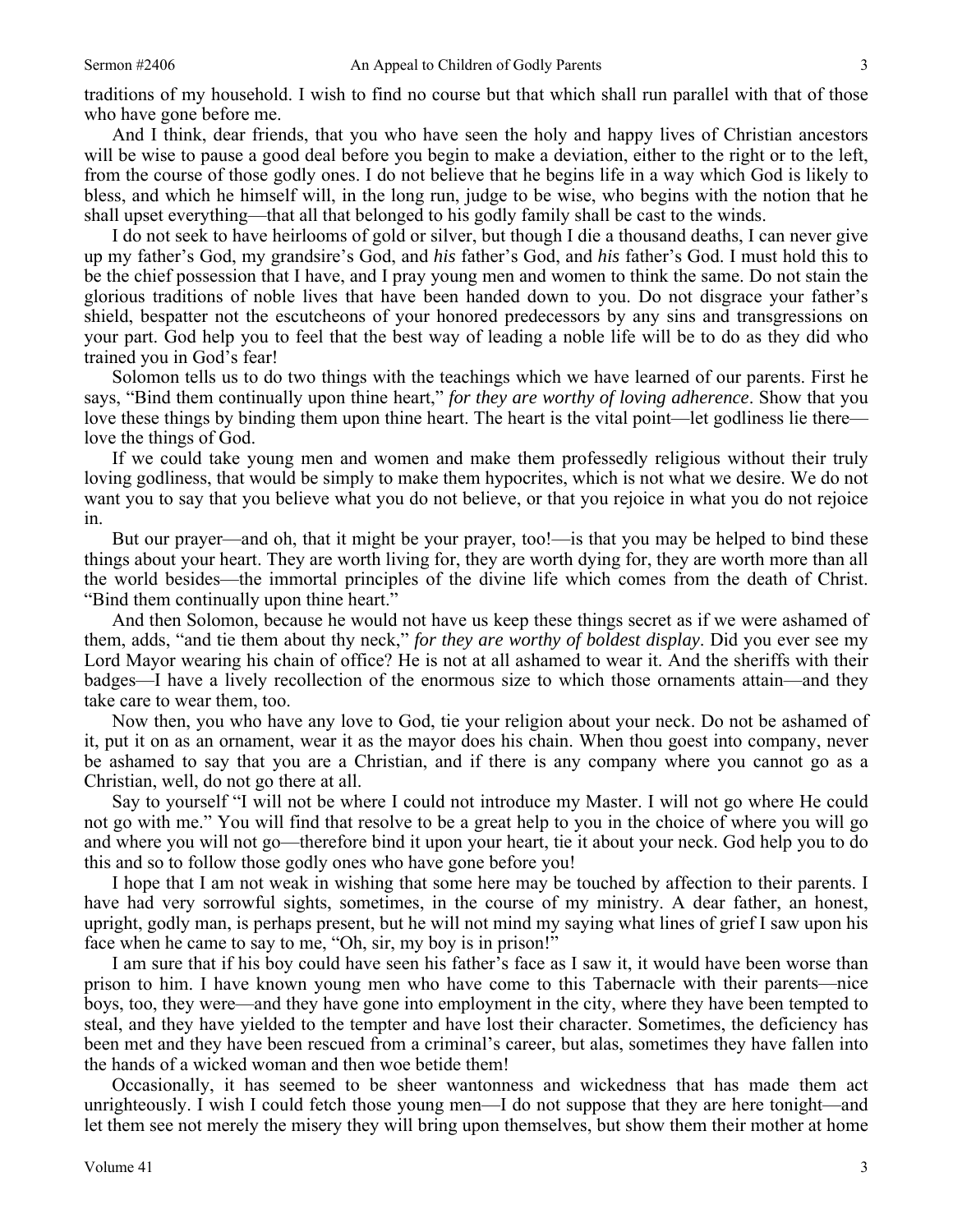when news came that John had lost his position, because he had been acting dishonestly, or give them a glimpse of their father's face when the evil tidings reached him.

The poor man stood aghast. He said, "There was never a stain upon the character of any of my family before." If the earth had opened under the godly man's feet, or if the good mother could have gone down straight into the grave, they would have preferred it to the lifelong tribulation which has come upon them.

Therefore I charge you, young man, or young woman, do not kill the parents who gave you life, do not disgrace those who brought you up. But I pray you, instead thereof, seek the God of your father, and the God of thy mother, and give yourselves to the Lord Jesus Christ, and live wholly to Him.

**II.** Now I must turn to my second point, which is that TRUE RELIGION COMES TO US COMMENDED BY PRACTICAL USES.

This is a less sentimental argument than the one I have been pleading, but to many, vital godliness appeals because of its immense utility in the actual everyday life of men.

Solomon tells us, first, *that true godliness serves us for instruction*, *"*For the commandment is a lamp." If you would know all that you ought to know, read this Book. If you would know in your heart that which shall be for your present and eternal good, love this Book, believe the truth it teaches, and obey it, "for the commandment is a lamp."

Next, *true religion serves us for direction*, *"*and the law is light." If we want to know what we should do, we cannot do better than yield ourselves up to the guidance of the Divine Spirit and take this Word as our map, for—

> *"'Tis like the sun, a heavenly light, That guides us all the day; And through the dangers of the night, A lamp to lead our way."*

Solomon also tells us that *true religion guides us under all circumstances*. He says, in the twentysecond verse, that when we are active, there is nothing like true godliness to help us, "When thou goest, it shall lead thee." He tells us that when we are resting, there is nothing better than this for our preservation, "When thou sleepest, it shall keep thee." And when we are just waking, there is nothing better than this with which to delight the mind, "When thou awakest, it shall talk with thee."

I do not intend to expand those three thoughts except just to say this. When you are busiest, you religion shall be your best help. When your hands are full of toil and your head is full of thought, nothing can do you more service than to have a God to go to, a Savior to trust in, a heaven to look forward to.

And when you go to your bed to sleep, or to be sick, you can have nothing better to smooth your pillow, and to give you rest than to know that you are forgiven through the precious blood of Christ, and saved in the Lord with an everlasting salvation. Often, before I fall asleep, I say to myself those words of Watts—

> *"Sprinkled afresh with pardoning blood, I lay me down to rest, As in the embraces of my God, Or on my Savior's breast;"*

and there is no more delicious sleep in the world than that sleep which, even in dreams, keeps near to Christ.

Some of us know what it is, even in those wanderings of our mind in sleep, not to quit the holy ground of communion with our Lord. It is not always so, but it is sometimes so, and even then, when the mind has lost power to control its thoughts, even the thoughts seem to dance, like Miriam, to the praise of God. Oh, happy men, whose religion is their protection even in their sleep!

And then Solomon says, "when thou awakest, it shall talk with thee." This Bible is a wonderful talking book—there is a great mass of blessed talk in this precious volume. It has told me a great many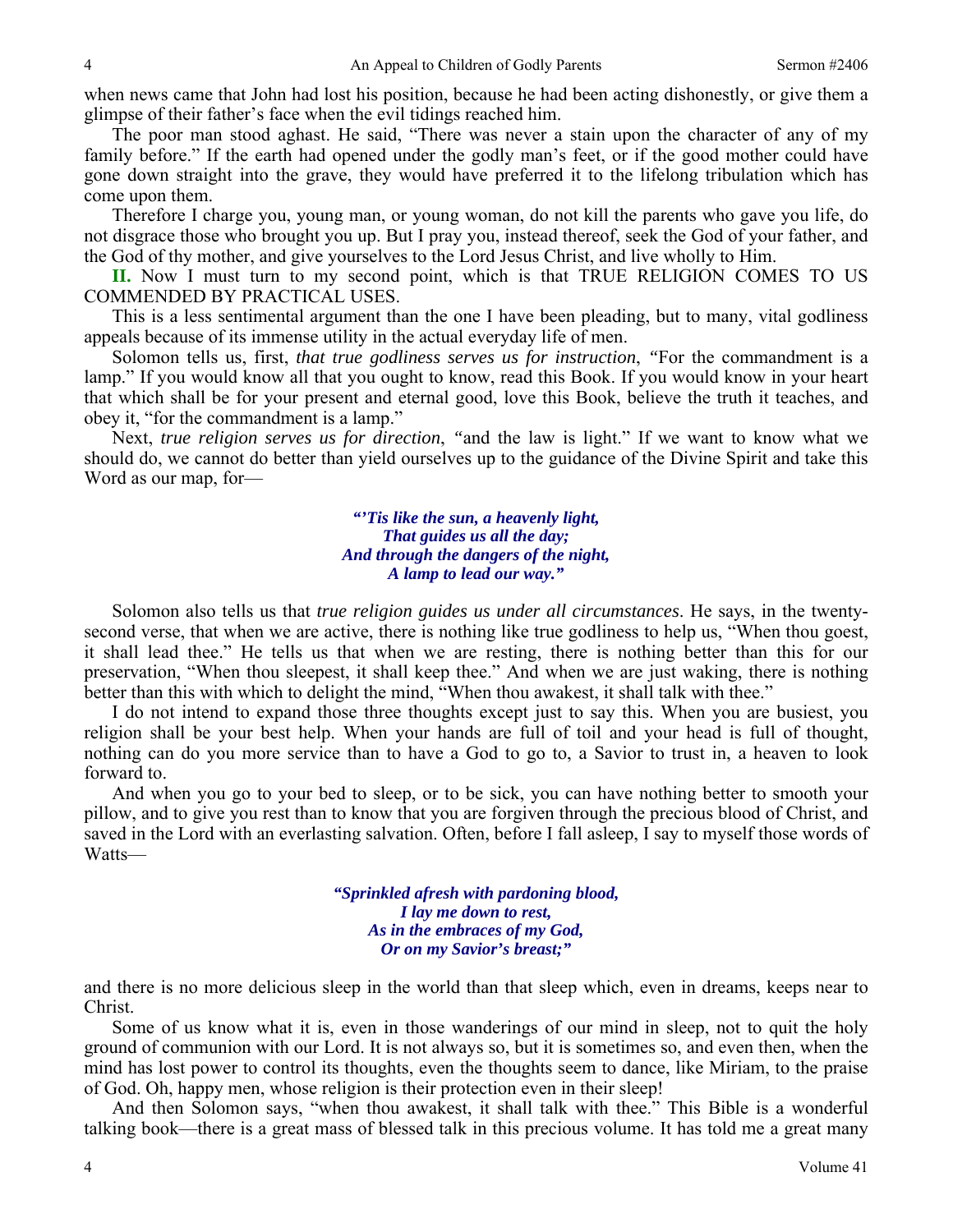of my faults. It would tell you yours if you would let it. It has told me much to comfort me and it has much to tell you if you will but incline your ears to it.

It is a book that is wonderfully communicative. It knows all about you, all the ins and outs of where you are, and where you ought to be, it can tell you everything. The best communion that a man can have is when he commences with God in prayer and the reading of the Word, "When thou awakest, it shall talk with thee."

I have hurried over that point because I want to say something else to you. Dear friends, those of you who are unconverted, our great anxiety is that you should know the Lord at once. And our reason is this—that *it will prepare you for the world to come*. Whatever that world may be, full of vast mysteries, yet no man is so prepared to launch upon the unknown sea as the one who is reconciled to God—who believes in the Lord Jesus Christ, who trusts Him and rejoices in the pardon of his sin through the great atoning sacrifice—and experiences in his own heart the marvelous change which has made him a new creature in Christ Jesus.

The great reason, I say again, why we wish to have our dear friends converted is that they may be ready for the world to come. You will soon die, all of you. I think it was last Sunday evening that there sat, in that pew just over there, a friend who was generally here in the morning and evening, but on Wednesday he died quite suddenly. He appeared to be in good health, but he died at the railway station, away from home.

That seat where he used to sit ought to have a warning voice to all of us, crying aloud, "Prepare to meet thy God." It might have been me—it might have been any of these friends around me on the platform—it might have been any of you in the congregation. Who can tell who will go this week? Probably some one or other of us (our number is so large) will be taken away before another Sabbath bell shall be heard.

I think that is a very good reason for seeking the Lord, that you may be prepared for eternity. One day this week I saw an aged friend who cannot live much longer. She is eighty-six and her faculties are failing her, but she said to me, "I have no fear, I have no fear of death. I am on the Rock, I am on the Rock Christ Jesus. I know whom I have believed and I know where I am going."

It was delightful to hear the aged saint speak like that. And we are always hearing such talk from our dear friends when they are going home—they never seem to have any doubts. I have known some who, while they were well, had many doubts, but when they came to die, they seemed to have none at all, but were joyously confident in Christ.

But there is another reason why we want our friends converted and that is *that they may be prepared for this life*. I do not know what kind of life you have set before yourself. Perhaps I may be addressing some young men who are going to the University and they hope to have lives consecrated to learning, and crowned with honor.

Possibly, some here have no prospect but that of working hard to earn their bread with the sweat of their brow. Some have begun to lay bricks, or to drive the plane, or to wield the pen. There are all sorts of ways of mortal life, but there is no better provision and preparation for any kind of life on earth than to know the Lord and to have a new heart and a right spirit.

He that rules millions of men will do it better with the grace of God in his heart. And he that had to be a slave would be the happier in his lot for having the grace of God in his heart. You that are old and you that are young, you that are masters and you that are servants—true religion cannot disqualify you for playing your part here in the great drama of life—but the best preparation for that part, if it is a part that ought to be played, is to know the Lord and feel the power of divine grace upon your soul.

Let me just show you how this is the case. The man who lives before God, who calls God his Father, and feels the Spirit of God working within him a hatred of sin and a love of righteousness, he is the man who will be *conscientious in the discharge of his duties.* And you know, that is the kind of man, and the kind of woman, too, that we want nowadays.

We have so many people who want looking after—if you give them anything to do, they will do it quickly enough if you stand and look on—but the moment you turn your back, they will do it as slovenly, or as slowly and as badly as can be. They are eye-servants only. If you were to advertise for an eye-servant, I do not suppose anybody would come to you, yet they might come in shoals, for there are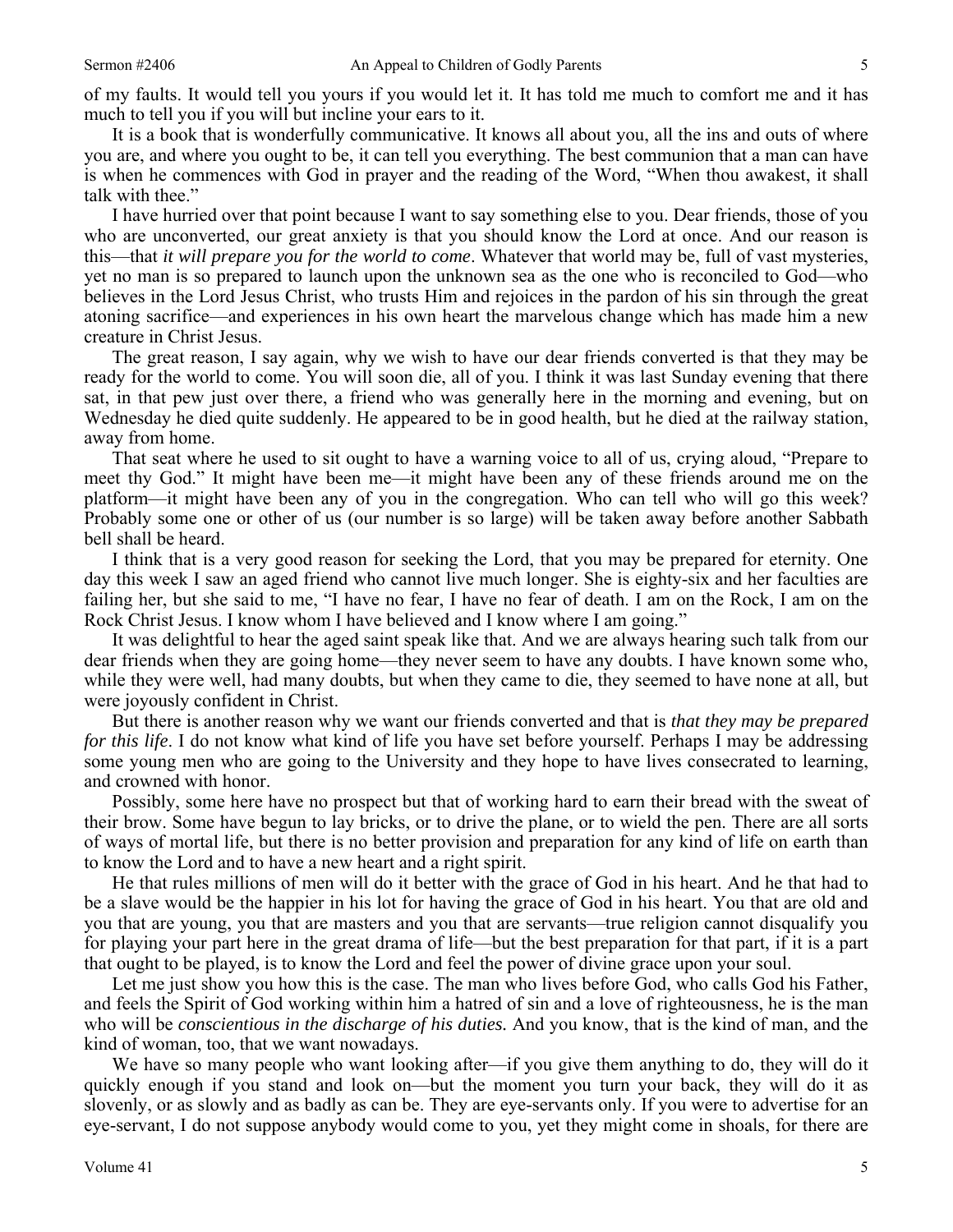plenty of them about. Well now, a truly Christian man, a man who is really converted, sees that he serves God in doing his duty to his fellow men. "Thou God seest me," is the power that ever influences him, and he desires to be conscientious in the discharge of his duties whatever those duties may be.

I once told you the story of the servant girl who said that she hoped she was converted. Her minister asked her this question, "What evidence can you give of your conversion?" She gave this among a great many other proofs, but it was not a bad one. She said, "Now, sir, I always sweep *under* the mats." It was a small matter, but if you carry out in daily life that principle of sweeping under the mats, that is the kind of thing we want.

Many people have a little corner where they stow away all the fluff and the dust—and the room looks as if it was nicely swept, but it is not. There is a way of doing everything so that nothing is really done, but that is not the case where there is grace in the heart. Grace in the heart makes a man feel that he would wish to live wholly to God—and serve God in serving man. If you get that grace, you will have a grand preparation for life as well as for death.

The next thing is that a man who has a new heart has imparted to him *a purity which preserves him in the midst of temptation*. Oh, this dreadful city of London! I wonder that God endures the filth of it. I frequently converse with good young men who come up from the country to their first situation in London, and the first week they live in London is a revelation to them which makes their hair almost stand on end. They see what they never dreamed of.

Well now, you young fellows who have just come to London—perhaps this is your first Sunday give yourselves to the Lord at once, I pray you. Yield yourselves to Jesus Christ tonight for another week in London may be your damnation. Only a week in London may have led you into acts of impurity that shall ruin you forever. Before you have gone into those things, devote yourselves to God and to His Christ, that with pure hearts and with right spirits you may be preserved from "the pestilence that walketh in darkness, and the destruction that wasteth at noonday," in this terribly wicked city.

There is no hope for you young men and young women in this great world of wickedness unless your hearts are right towards God. If you go in thoroughly to follow the Lamb whithersoever He goes, He will keep and preserve you even to the end. But if you do not give yourselves to the Lord, whatever good resolutions you may have formed, you are doomed—I am sure you are—to be carried away with the torrents of iniquity that run down our streets today. Purity of heart, then, which comes from faith in Christ, is a splendid preparation for life.

So also is *truthfulness of speech*. Oh, what a wretched thing it is when people tell lies! Now, the heart that is purified by the grace of God hates the thought of a lie. The man speaks the truth, the whole truth, and nothing but the truth—and he is the man who shall pass through life unscathed—and shall be honored, and in the long run successful. He may have to suffer for a time through his truthfulness, but in the end, nothing shall clear a way for him so well as being true in thought and word and deed.

If you love the Lord with all your heart, you will also learn *honesty in dealing*—and that is a grand help in life. I know that the trickster does sometimes seem to succeed for a time, but what is his success? It is a success which is only another name for ruin. Oh, dear sirs, if all men could be made honest, how much more of happiness there would be in the world! And the way to be upright among men is to be sincere towards God—and to have the Spirit of God dwelling within you.

Again, true religion is of this value, that *it comforts a man under great troubles*. You do not expect many troubles, my young friend, but you will have them. You expect that you will be married and then your troubles will be over—some say that *then* they begin. I do not endorse that statement, but I am sure that they are not over, for there is another set of trials that then begin.

But you are going to get out of your apprenticeship and then it will be all right—will it? Journeymen do not always find it so. But you do not mean always to be a journeyman—you are going to be a little master. Ask the masters whether everything is pleasant with them in these times. If you want to escape trouble altogether, you had better go up in a balloon—and then I am sure that you would be in trouble for fear of going up too high or coming down too fast.

But troubles will come and what is there that can preserve a man in the midst of trouble like feeling that things are safe in his Father's hands? If you can say, "I am His child and all things are working together for my good. I have committed myself entirely into the hands of Him who cannot err and will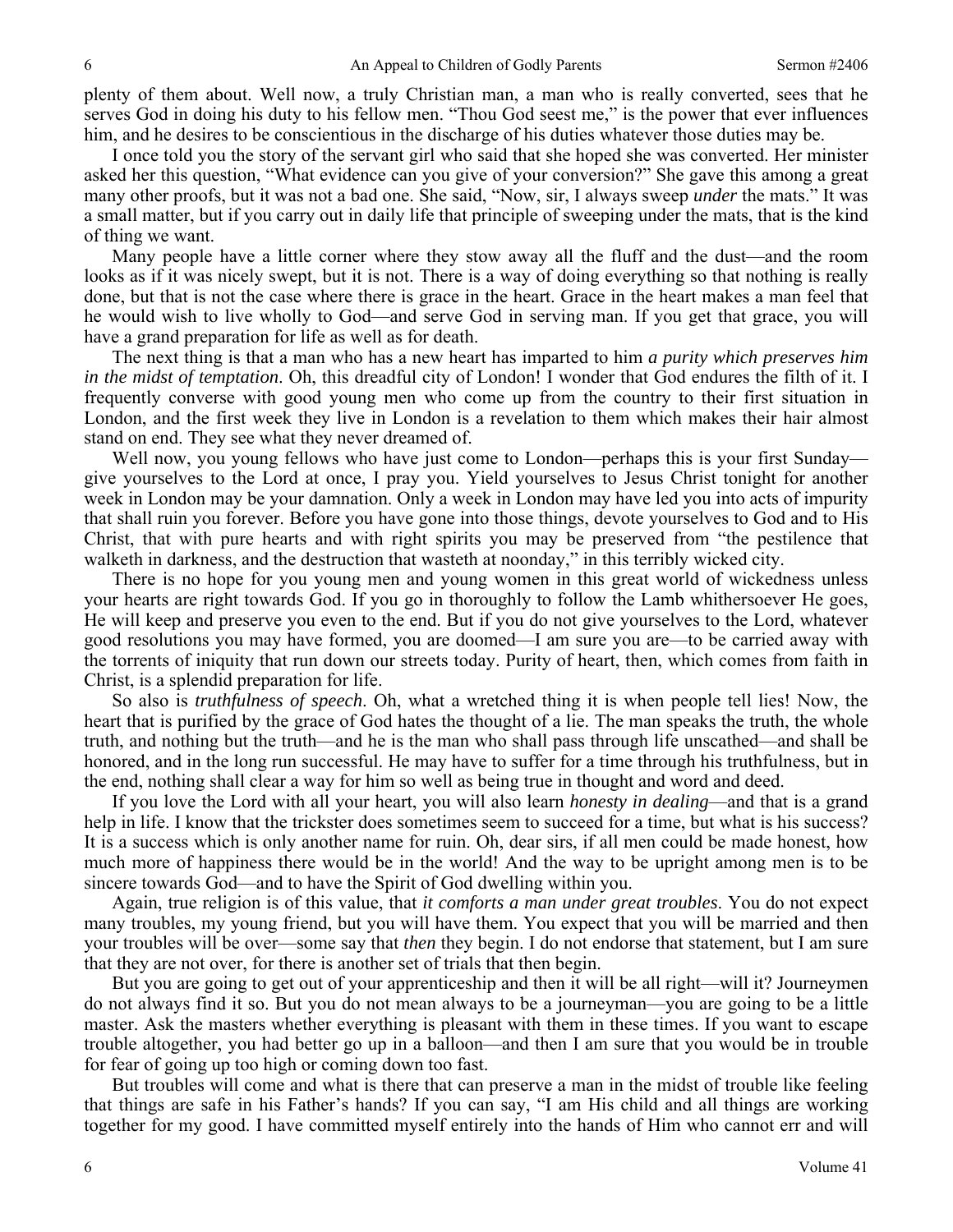never do me an unkindness," why, sir, you have on a breastplate which the darts of care cannot pierce, you are shod with the preparation of the Gospel of peace, and you may tread on the briars of the wilderness with unwounded foot.

True religion will also build up in you *firmness of character*, and that is another quality that I want to see in our young people nowadays. We have some splendid men in this place, and some splendid women, too. I should not be afraid, if the devil, himself were to preach here, that he would pervert them from the faith. And if all the new heresies that can rise were to be proclaimed in their presence, they know too well what the truth is ever to be led astray.

But on the other hand, we have a number of people who are led by their ears. If I pull their ears one way, they come after me. If they happen to go somewhere else and somebody pulls their ears the other way, they go after him. There are lots of people who never do their own thinking, but put it out, as they put out their washing—they do not think of doing it at home.

Well now, these people are just like the chaff on the threshing floor, and when the wind begins to blow, away they go. Do not be like that. Dear young sons and daughters of the church members here, know the Lord. May He reveal Himself to you at once, and when you do know Him, and get a grip of the Gospel, bind it to your heart and tie it about your neck, and say, "Yes, I am going to follow in the footsteps of those I love, and especially in the footsteps of the Lord Jesus Christ—

#### *"'Through floods and flames, if Jesus lead, I'll follow where He goes.'"*

God help you to do it! But first believe in the Lord Jesus Christ—trust yourselves wholly to Him and He will give you grace to stand fast even to the end.

# **EXPOSITION BY C. H. SPURGEON**

#### *PSALM 119:1-16*

The first eight verses of this Psalm, in the Hebrew, begin with the letter A, and the second eight begin with the letter B. The whole Psalm is the good man's alphabet. The Holy Spirit condescended to use these expedients to help the memory of the readers of Holy Scripture. We should be thankful for this.

I have sometimes heard preachers blamed for dividing their discourses in such a way as to help the memory of their hearers. The preacher may well bear that blame without any regret, since the Spirit of God here condescends to alliteration, and to alphabetical arrangement, in order to help the memories of readers. Thus the Psalm begins—

#### **Verse 1***. Blessed are the undefiled in the way, who walk in the law of the LORD.*

If there are any people in the world who are blessed, surely it must be those who are in God's way, and who take care to keep their garments unspotted from the world. Oh, if one can feel, at the end of every day, "I am undefiled in God's way, and I have walked in His law," how sweet it is in such a case to fall asleep, not self-righteous and boastful, but yet thankful to have been kept from the iniquity that abounds in the world!

Truly, "Blessed are the undefiled in the way." Perhaps some of you cannot claim this particular blessing. Then, remember that there is another Psalm (the thirty-second) which begins, "Blessed is he whose transgression is forgiven, whose sin is covered," and that blessing is of the same force and of the same sweetness as this one.

**2***-***3***. Blessed are they that keep his testimonies, and that seek him with the whole heart. They also do no iniquity: they walk in his ways.*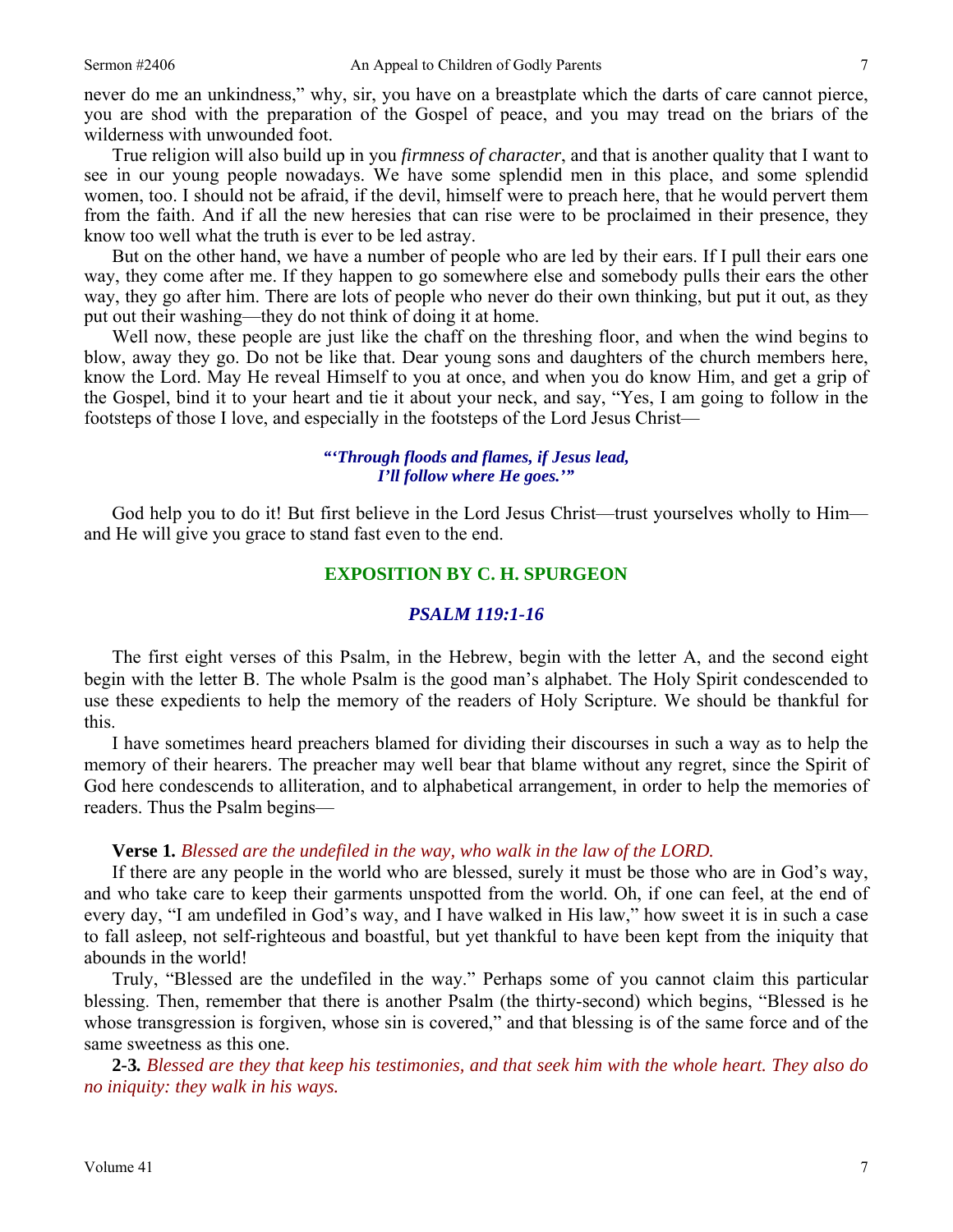And if we walk in God's ways, He will never require us to do anything which is inequitable or unrighteous. No, that life which is made up of walking in God's ways, will be full of equity, and free from iniquity.

#### **4***. Thou hast commanded us to keep thy precepts diligently.*

We are to be as industrious in holiness as grasping men are in business. "Thou hast commanded us to keep thy precepts diligently," watchfully, carefully, industriously, with all our might.

**5***. O that my ways were directed to keep thy statutes!*

The psalmist is driven to prayer. His admiration of the godly man makes him aspire to be like him, and then he feels that he cannot attain to that height without divine help, so he cries, "O that my ways were directed to keep thy statutes!"

#### **6***. Then shall I not be ashamed, when I have respect unto all thy commandments.*

That is a wide expression, "respect unto all thy commandments." There are many men who are willing to keep a part of God's commandments, but they must pick and choose for themselves which these shall be. Such are arrant traitors. There lurks in their heart a distinct rebellion against the Lord, for they do really presume to be the judge of God, by taking exception to this or that command in His law. In their great condescension, they are willing to be obedient in certain points, but not in all. Such men have need to be ashamed, but the psalmist could say, "Then shall I not be ashamed, when I have respect unto all thy commandments."

**7***. I will praise thee with uprightness of heart, when I shall have learned thy righteous judgments.*

"I will not praise myself, if I am enabled to be holy, that holiness is Your work, and I will praise You for it."

## **8***. I will keep thy statutes: O forsake me not utterly.*

Whenever you make a resolve, accompany it with a prayer. Let this be your declaration, "I will keep thy statutes," but pray, "O forsake me not utterly," for, otherwise, your resolution will come to nought.

Now begins the second octave of the Psalm—

## **9***. Wherewithal shall a young man cleanse his way?*

The psalmist has spoken about the holy way, now he would speak about young men running in it. One of the most intense desires of every godly man is that there may be a succession of godly men. Oh, that our young men might be good men, so that, when the old men pass away, the generation following them may be as good as their fathers, nay more, that they may be far better!

"Wherewithal shall a young man cleanse his way?" Within him are strong passions, around him are fierce temptations—wherewithal shall he cleanse his way? There are plenty who would defile him—the youth is compassed about with the temptations of gaiety and the allurements of folly, "Wherewithal shall a young man cleanse his way?" Here is the answer—

## **9***. By taking heed thereto according to thy word.*

There is no keeping a clean way if you walk with your eyes shut—you must pick your path in such a foul road as this, "By taking heed thereto according to thy word." Yes, the greatest heed we can take will not keep us out of the mire unless God's Word is a continual lamp unto our feet and a constant light unto our path. Oh, that every young man here might cleanse his way by taking heed thereto according to God's Word!

## **10***. With my whole heart have I sought thee:*

Can you each one say that, "With my whole heart have I sought thee"?

## **10***. O let me not wander from thy commandments.*

"For, though I have sought thee with my whole heart, yet my heart may in the future go astray. Do not permit it, Lord; do not permit it." It is a very sorrowful thought to me, that there are many, who once sat in these seats, and resolved to maintain a holy life, who, nevertheless, are, at this moment, in the seat